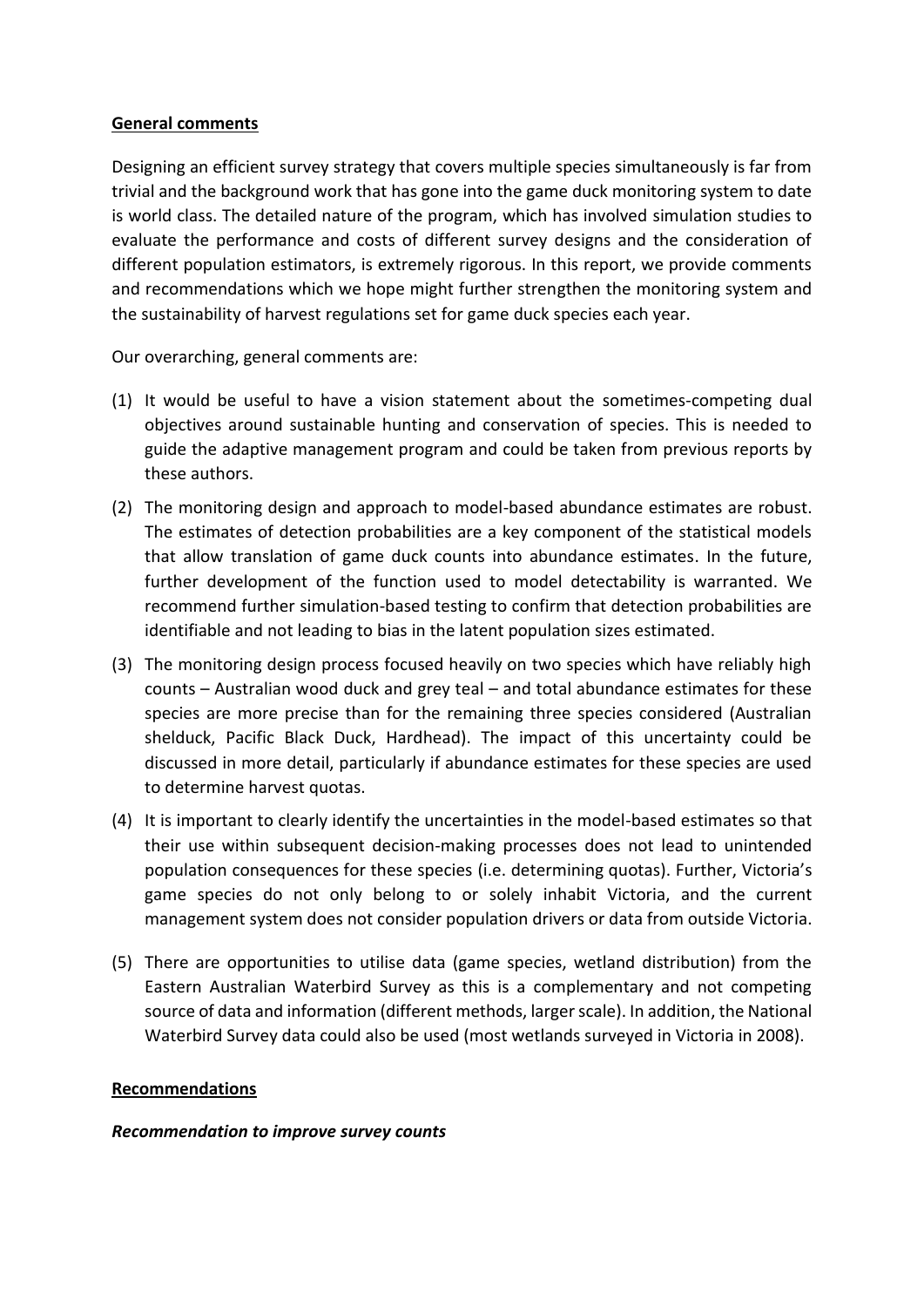- 1. Review the sampling methodology to ensure that sampling is adequately sampling game species in relation to large natural wetlands. It may be worth considering stratifying on known areas of high concentrations of duck species (game species) first and then sampling farm dams and other ephemeral wetlands as a second tier. It is important to improve the precision of abundance estimates for the species that are not common on farm dams, if harvesting of those species it to be permitted. We acknowledge that Ramsey & Fanson (2021) have suggested a shift from a clusterbased to stratified random design for future surveys, to provide a sampling design that will cover more natural wetlands along with other waterways, and also include ground surveys of treatment points/ground surveys that cannot be aerially surveyed.
- 2. On large wetlands, consider altering the counting methodology by flying inside the perimeter (i.e., over water) and having two observers counting towards the edge, where most of the birds congregate, and two observers counting over water to the middle of the wetland to estimate detection probabilities. This would allow for a total count and an estimation of detection probabilities where there are most game species distributed.
- 3. Consider counting the entire wetland (>6 ha) if it is a medium to large wetland by positioning the aircraft inshore by about 100m and counting both sides to get a total count (as in the EAWS, i.e. circumnavigation).
- 4. Separate dams into large government built dams (deep, usually >50 ha) and small farm dams. Currently none of the large dams in Victoria have been counted, and it may be useful to consider which these dams could have large numbers of game species (e.g. EAWS surveys and National surveys). Information provided separately by the Arthur Rylah Institute indicates that some large (> 50 ha) dams have to date been included in the 'wetlands' stratum, and therefore that further work to correct some anomalies in the spatial layers used is required.
- 5. Provide more estimates of uncertainties for estimates of total numbers after addressing some of the issues raised.
- 6. Consider the possibility of using some of the spatially explicit data in the Eastern Australian Waterbird Survey and National Waterbird Survey (2008) to inform sampling of wetlands and waterbodies.

#### *Recommendation to verify and improve the model-based estimates used*

- 1. Consider performing a simulation study using the same statistical procedure used for model-based estimation in Ramsey & Fallon (2021) – or alternatively the statistical approach planned to be used in the future – to verify the identifiability of the binomial detectability function and latent population sizes inferred (under ideal simulated conditions).
- 2. Consider testing more complex formulations of the detectability function estimated, accounting for waterbody size and type and differences in the ability of observers at the front and rear of the aircraft to detect game ducks. Information provided separately by the Arthur Rylah Institute indicates that further development of the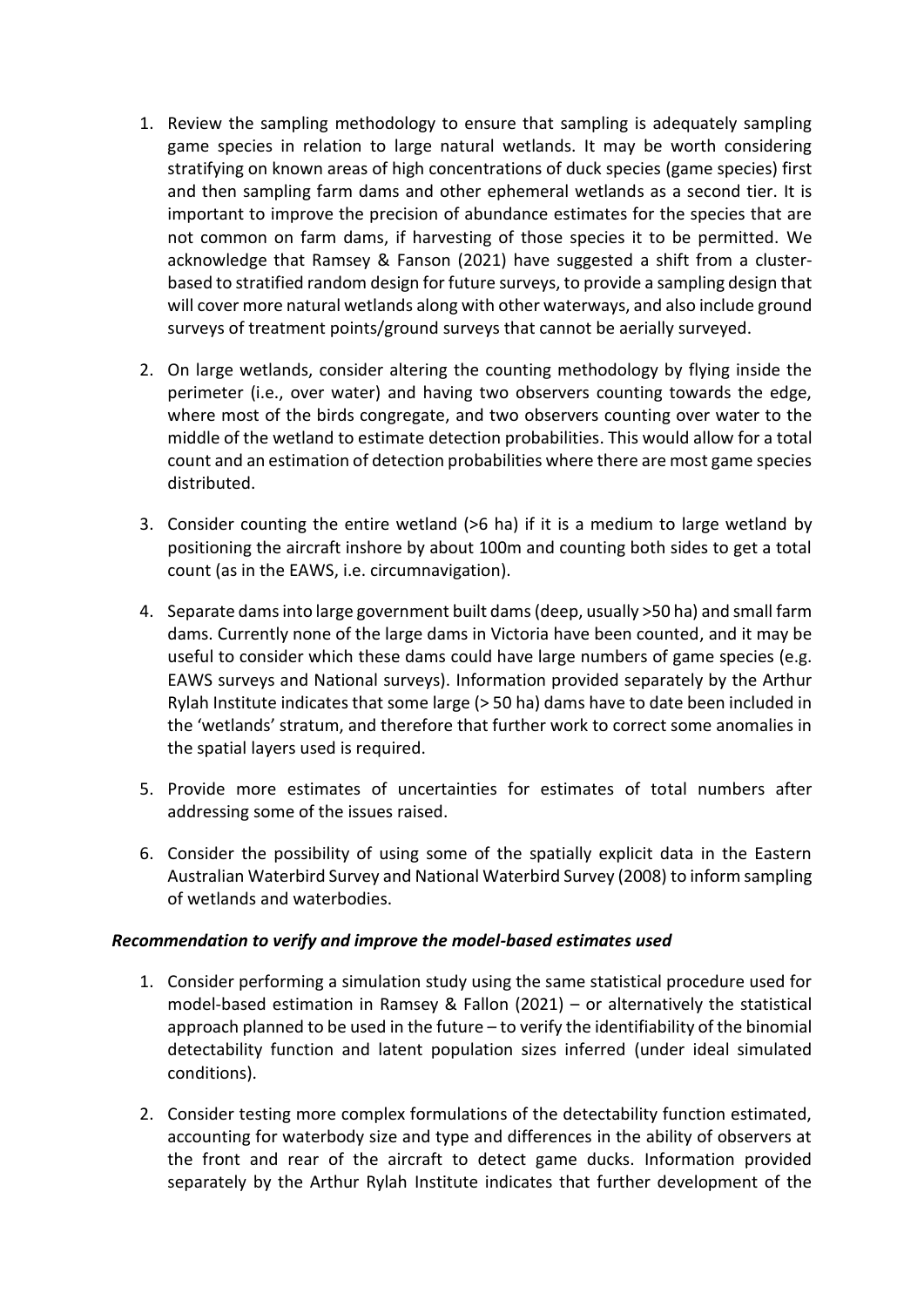detectability model component to include waterbody size is planned (and we strongly support this further work), along with testing of a multinomial version of the Nmixture model that uses time-stamped observations (i.e., a set of double-observer counts for each wetland). The latter approach is worth further testing provided timestamped data can be provided, although it may be complicated further by variation in detectability between different portions of large wetlands.

### *Additional minor comments*

- 1. Pooling counts of grey teal and chestnut teal is essential due to the difficulty in correctly separating these species from aerial surveys.
- 2. Use of UAV may be promising but will not replace aerial surveys because such technology can only be used in a few wetlands, not allowing widespread coverage. It also needs to be more rigorously demonstrated as to its efficacy. There are also considerable challenges in developing repeatable and dependable algorithms for identifying species.

# **How well does the monitoring program (including survey design, implementation, data analysis and interpretation of results) address the aims/objectives as set out in Ramsey 2020 and Ramsey and Fanson 2021?**

### *General response*

The monitoring program does address the key aims and objectives but it is dependent on some key data sets in relation to the design and needs to acknowledge uncertainties more explicitly so that there is a focus on continual improvement. In particular, the following broad areas can be a focus.

## *The Frame*

It is understandable that the main focus is Victoria, captured by the following: *"Since seasonal arrangements for recreational duck hunting involve the setting of bag limits and season length for the entire state of Victoria, it makes sense that population abundance and total harvest offtake are also estimated over the same spatial scale"* (Ramsey 2020). However, there are drawbacks because of the mobility of game species into other states. There needs to be a more explicit acknowledgement that not the whole population is being surveyed but just areas in Victoria and its abundance at any one time.

This challenge has been acknowledged: "Once the target population has been identified, the sampling frame ideally should include the entire target population" (Ramsey 2020). The issue quite clearly here is that the 'entire target population' is well beyond Victoria's borders.

#### *Wetland distribution*

There is a good sampling approach, reflecting the non-random distribution of wetlands. The design relies considerably on water body data from satellite imagery. This is excellent but not perfect. In particular, there are some serious uncertainties related to vegetated wetlands which are not easily identified using satellite imagery because they have a poor water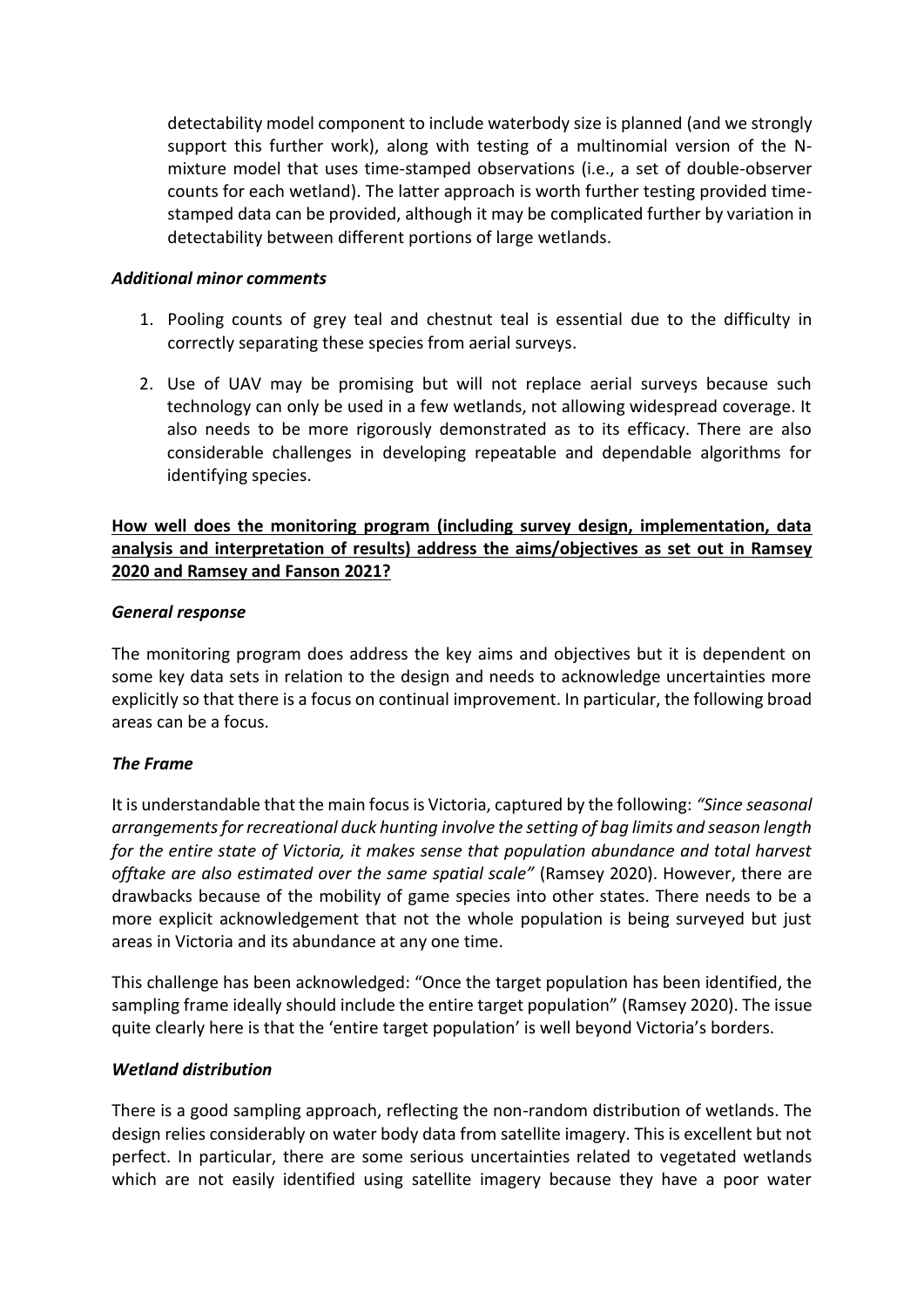signature, often requiring development of indices that track flooded vegetation (Thomas et al. 2015).

These have the potential for constant improvement but may have affected the design and subsequent estimates of abundance. Pointing out some of the uncertainties of the waterbody layers and the implications for estimates is important. Some of these were acknowledged. The comparison between 'onground' (i.e. helicopter data on wetland distribution) and satellite data is useful, and should continue, to better understand these uncertainties.

## *Wetland typology (and attributes)*

There was a typology/ classification imposed on the survey design, summarised by "Waterbodies were classified into different strata, based on attributes likely to influence numbers of game ducks" (Ramsey 2020).

There are a range of natural wetlands with significantly different habitat quality for game species, depending on size, type, and drivers. It might be useful to obtain more understanding of which wetlands are most important for game species. This classification drove the sampling design. "Hence, a disproportionate allocation was used by constructing selection probabilities for each stratum based on their relative abundance in the sampling frame" (Ramsey 2020).

The classification between natural wetlands, dams and sewage ponds, with category sizes is simplistic. For dams, there are large farm dams (>6 ha) which are significantly different to large storages (e.g. Dartmouth Dam). Large public storages and farm dams have varying characteristics that either support or do not support game species. For example, Dartmouth Dam does not support any game species, despite its considerable size. Also, some wetlands classified as "natural" might have their water levels artificially maintained for storage. The 2020 survey of only two sewage ponds would seem to make this category difficult to justify. Rivers were not included. Some estuarine systems can be particularly important. We note that this issue is to be further considered.

Analyses of waterbird use (including most of the rarer game species other than Australian wood duck or grey teal) indicates that most are found on a relatively small number of usually natural wetlands (see Kingsford et al. 2012, Kingsford et al. 2017). If insufficient numbers of these wetlands are surveyed, then there may be a biased sampling of game species. Ideally the stratified sampling approach focuses on the habitats with the highest concentrations of species. This could be tested using the EAWS survey data by combining estimates of farm dams with the surveys of the EAWS of farm dams to extrapolate up the EAWS data to estimate the proportion of game species on farm dams compared to natural wetlands, within survey bands and also part of the National Waterbird survey in 2008. Although the EAWS does not attempt to account for observation error (i.e., imperfect detectability), detectability estimates for different waterbody types are available from the game duck monitoring program (e.g., Fig 7 of Ramsey and Fanson 2021 but also noting the detectability model component could be improved further), and these estimates could perhaps be used to derive correction factors to be applied to the EAWS, to improve comparability of the two monitoring methods, although issues relating to different aircraft platforms for survey will remain.

#### **Review of 2020 game species abundance estimates**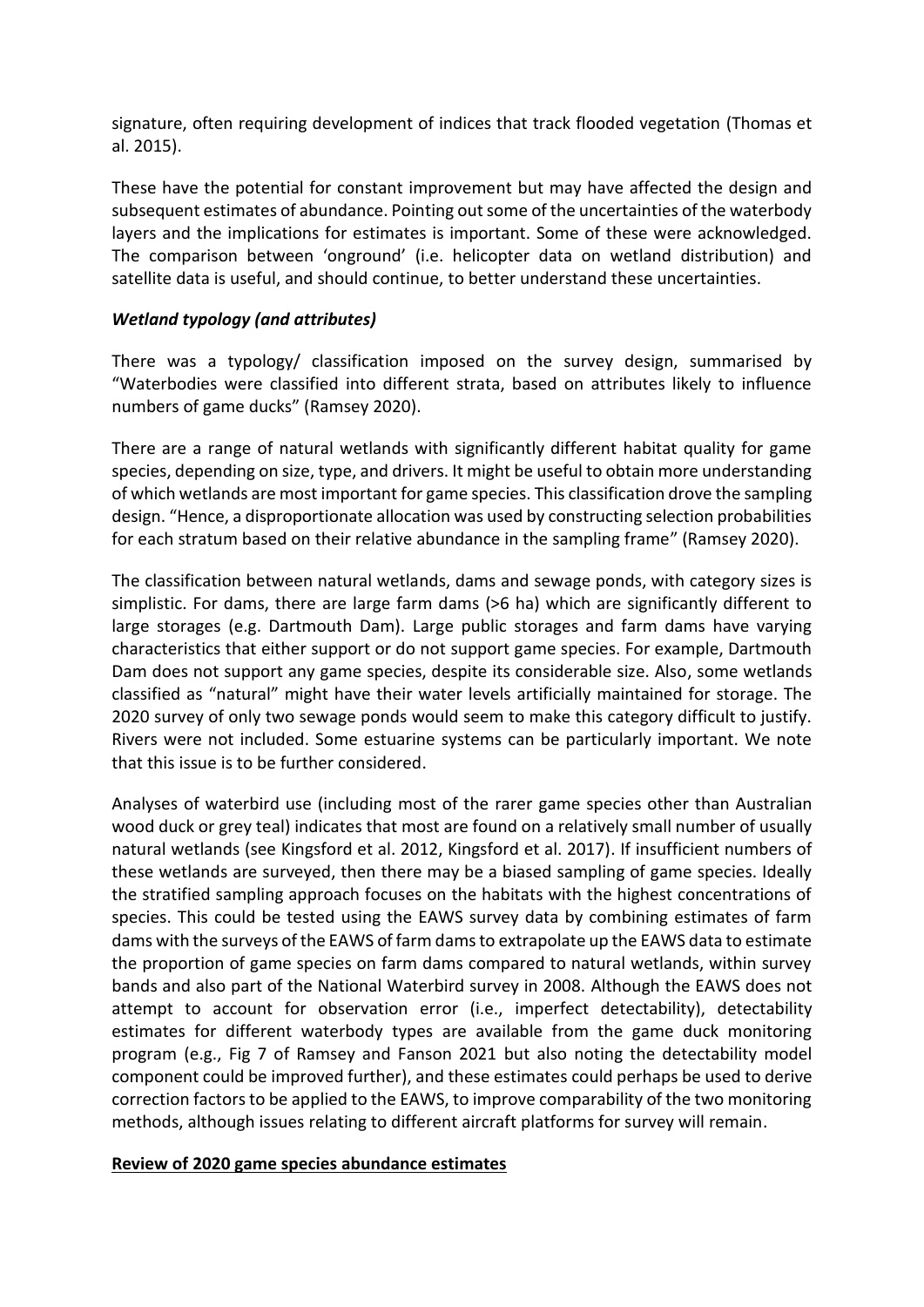Three key areas are critically important: the methodology of data collection, the sampling coverage and subsequent extrapolation, and the statistical approach to model-based abundance estimation.

## *Counting of waterbirds*

Two observers can effectively count small wetlands (e.g. 90% of all wetlands counted, n=576 (<6ha)) (Ramsey and Fanson 2021). This is an excellent methodology and provides a precise and likely highly accurate count of these small dams. Counts of small farm dams on the Eastern Australian Aerial Survey of Waterbirds (Kingsford and Porter 2009) are considered relatively precise and unbiased.

Precision and bias on large wetlands, particularly if they have significant diversity of game species and high abundance is a lot less clear. Also, relatively large proportions of game species are usually found on these wetlands (see below). It was not clear how a count was made for an entire large wetland. For wetlands in the 6-50 ha group (30 natural, 9 dams), this could be problematic if the aircraft is circumnavigating outside the edge of the wetland. The methodology is described as the following.

"For eight of the larger waterbodies (> 50 ha), only a portion of the waterbody (selected at random) was surveyed, and the proportion of the surface area searched was recorded using GPS. The counts for each observer for the entire surface area were then imputed using the proportion of the waterbody surveyed" (Ramsey and Fanson 2021).

"During each survey, the observers were assumed to sample the entire waterbody and that all ducks present within the waterbody could potentially be detected. However, in practice, only a selected portion of larger waterbodies may be sampled, which is then extrapolated to the entire waterbody (Dundas *et al.* 2019, Ramsey 2020).

There is no reference to the middle of a large wetland. Most waterbirds congregate on the edge of large wetlands (see (Kingsford and Porter 1994). Extrapolation from an edge to a whole will produce a positive bias because most waterbirds are found on the edge (perhaps as many as 80%). So an extrapolation to the entire area will inflate counts. Further, birds are highly clumped in their distribution around the edge of a wetland. This highly clumped distribution is often not predictable as it may reflect factors such wind strength or aerial predator presence. So unless the entire wetland is surveyed, a proportion may considerably under or overestimate the numbers. In the Eastern Australian Waterbird Aerial Survey, surveys are usually completed for the entire large natural wetland except with large dams with few waterbirds to avoid this problem. Further, for large wetlands, there will be increasing issues related to distance of ducks from the aircraft and in relation to counts.

## *Sampling coverage*

Most of the estimate was based on counts of small wetlands (e.g. 90% of all wetlands counted, n=576 (<6ha)), mostly small farm dams (Ramsey and Fanson 2021). This is an excellent methodology.

These are obviously the largest majority of wetlands counted and mapped in the survey. However, many waterbirds including some game species of ducks, occur on large natural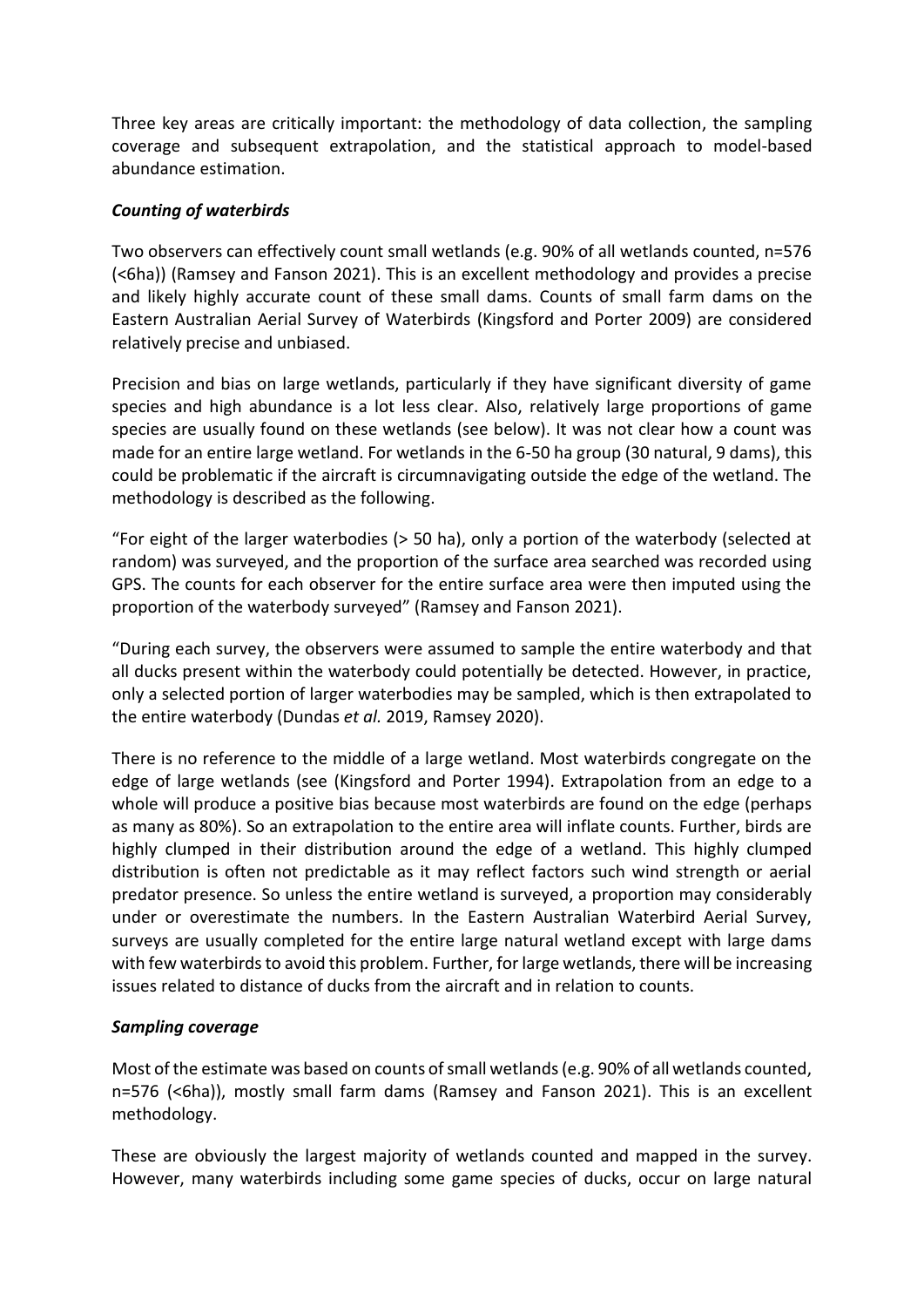wetlands, based on extensive data from the Eastern Australian Aerial Survey of Waterbirds and the National Survey of Australia (Kingsford et al. 2012, Kingsford et al. 2017). These surveys also cover many small wetlands, including farm dams (contrary to the criticism in (Ramsey 2020), see below).

Despite the rigorous approach to sampling wetlands in the 2020 aerial survey, there were some clear gaps in wetland coverage which were not obviously explained. It was not clear why no wetlands in western Victoria were surveyed. There are a range of ephemeral wetlands in this region which could have held water.

### *Modelling*

The model-based procedure used for abundance estimation, involving N-mixture modelling which accounts for imperfect detection of game ducks by the observers, is appropriate to the goal of estimating actual population sizes in each bioregion. We acknowledge this is a key goal of the adaptive management program and can assist with the setting of harvest regulations designed to ensure a sustainable proportional harvest each year. We provide some comments on the abundance and detection components of these models in turn.

### *The abundance model*

The abundance model component, which is different for each species, assumes a zeroinflated model for latent abundance which is a function of waterbody type (wetland, dam, sewage pond), waterbody size class (< 6 ha, 6 – 50 ha, > 50 ha) and bioregion (north, south, east, west). Given the focus of the program on generating population estimates for the bioregions to guide harvest regulation within each, this is a simple yet appropriate way to model abundance. However, this abundance model is reasonably simple, particularly in relation to typology. It is also unclear how well the simple abundance model performs for species other than teal and Australian wood duck, and how uncertainties in the model-based estimates for rarer species would be incorporated within harvest regulations. The high uncertainty for these species should have implications for setting bag limits and seasons.

## *Estimation of detection*

In Ramsey and Fanson (2021), the per-individual probability of detection is assumed to be the same for all species and is modelled as a function of glare from the water surface (absent, present) and habitat within the vicinity of each waterbody (open, reeds, woodland). This is an important component because estimates of detectability have a relatively large impact on the estimation of the latent abundances. That is, when the probability of detection is low the abundance estimates are effectively corrected upwards relative to the actual counts obtained. In Ramsey and Fanson (2021), the replicate counts of game ducks from the two observers for sampled waterbody were used to estimate the abundance of ducks at each waterbody, corrected for imperfect detection. This is an appropriate model for the probability of detection. However, given its importance we make a number of comments regarding this component:

(1) The earlier report of Ramsey (2020) used simulation-based studies to consider the performance of model-based population estimates for game ducks but used a different multinomial formulation for the probability of detection. Hence the ability of the model of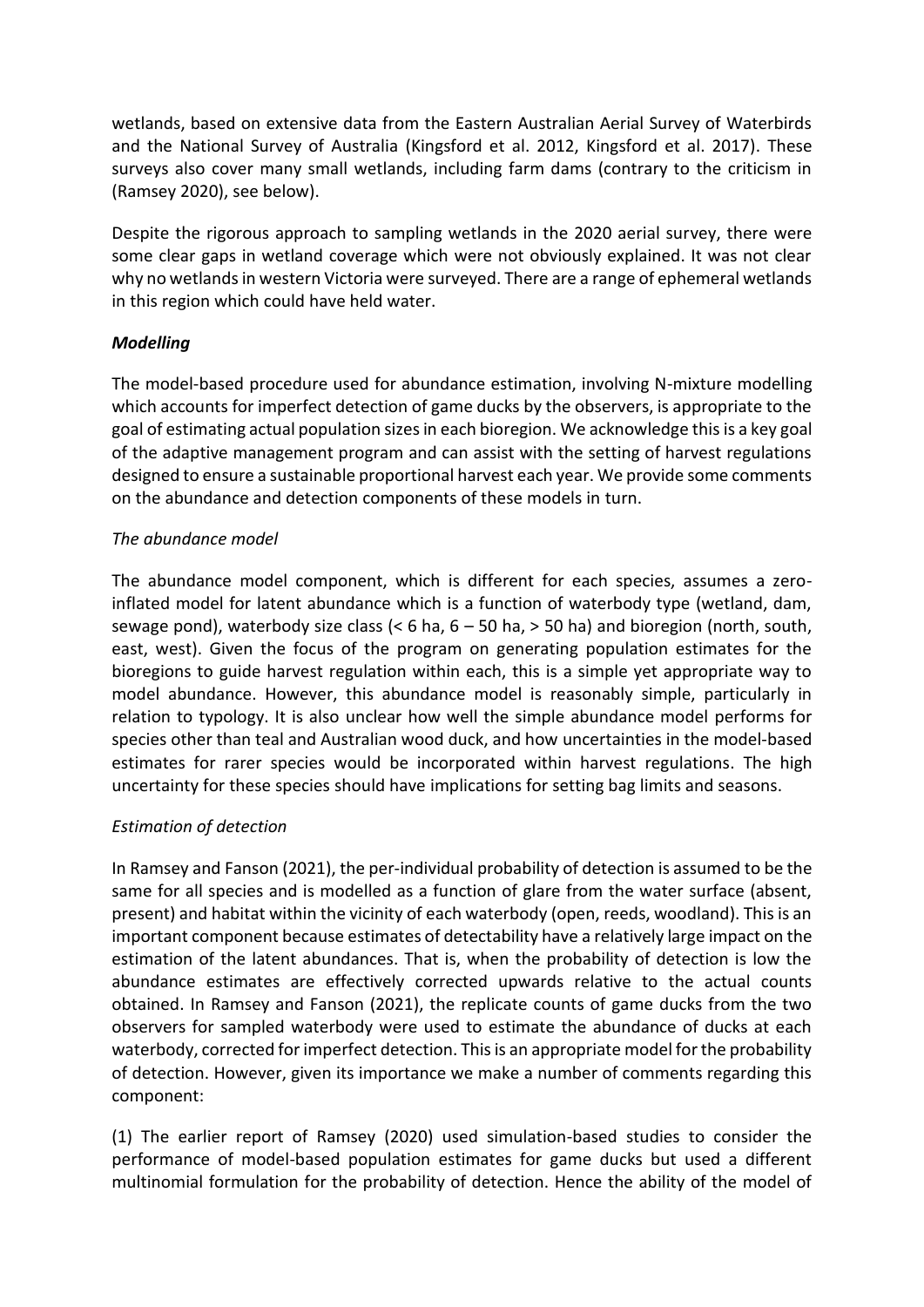Ramsey and Fanson (2021) to correctly identify probabilities of detection has not been formally evaluated as yet. Given the identifiability of the detectability parameter from binomial N-mixture models has been questioned previously (Barker et al 2018), it would be useful to conduct a small simulation study to evaluate the ability of the model used to produce population estimates to capture probabilities of detection and latent abundance accurately.

(2) The estimates for per-individual probability of detection range from around 0.6 in open habitats in the absence of glare, down to about 0.25 in woodlands with glare present. These detectability estimates are very precise (Fig 7 of Ramsey and Fanson 2021). In comparison, it is the experience of EAWS that for small wetlands, detection probability is reasonably good (0.7-1.0), although not formally tested. Discussion between observers indicates reasonable agreement. We should therefore consider the possibility that probabilities of detection are underestimated in Ramsey and Fanson (2021), in which case the estimates of game duck abundance will be inflated and the harvest regulations might be set above unsustainable levels. While stressing that this component is statistically valid, we identify three possible problems and, where possible, highlight further possible improvements that could be considered as the program continues:

- **(a) Unavoidable statistical assumptions.** The binomial model used to model detection assumes that counts derived from each observer represent some fraction of the true abundance at any given site. That is, the model assumes a constant probability of detection for each individual bird. This assumption is potentially violated because birds tend to occur in flocks (i.e., observers might detect or fail to detect whole flocks at a time) and because bird species could be mis-identified at times (i.e., an observer's count might exceed the true count). In addition, observers count and record groups (flocks) of birds rather than individuals, especially when numbers are high. Such assumption violations will tend to increase the variance of the double-observer counts above the idealised binomial variance, and flow on to under-estimation of the probabilities of detection and over-estimation of population sizes. However, from a modelling standpoint there is little that can be done about this if only the total count from each observer is available.
- **(b) Incomplete consideration of the wetland attributes that influence detection probability.** As mentioned above, probabilities of detection are modelled independent of species as a function of glare and habitat type. However, waterbody type (wetland, dam, sewage pond) and waterbody size class (< 6 ha, 6 – 50 ha, > 50 ha) might also influence detection probabilities, and these variables could be tested in future iterations. In particular, intuitively it seems reasonable that detection probabilities for dams < 6 ha are likely to be greater than c. 0.6 as estimated (Fig. 7 of Ramsey and Fanson 2021) but this could be tested with further model development.
- **(c) Differences in the probability of detection between observers at the front and rear of the aircraft.** The two observers occupy different positions in the aircraft. The observer at the front generally has more visibility and can also see waterbirds earlier. Again, this violates the constant per-individual detection probability which is assumed to be the same for both observers. Future development of the model-based estimation procedure could explore allowing for differences in detectability between observers and position of observers.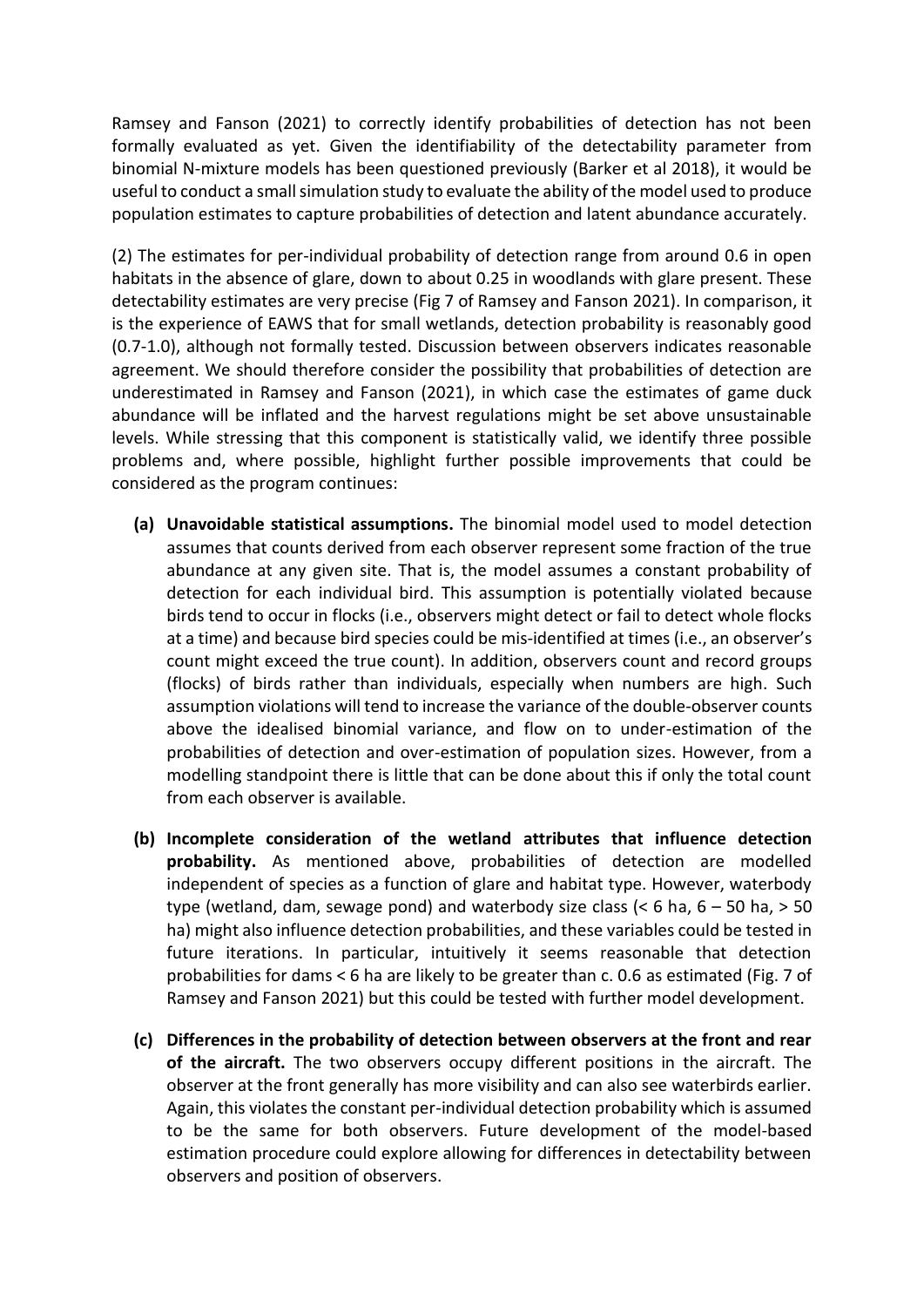## **Are the estimates of waterfowl abundance and survey accuracy sound and reasonable?**

Please see the comments above.

**Is the monitoring program (including methodology, implementation and data analysis), including recommendations for improvement as set out in Ramsey and Fanson 2021, consistent with international or Australian best practice? Does it represent an improvement on international or Australian best practice?**

The sampling design is rigorous but uncertainties remain in terms of estimating total abundances of the eight game species (please see comments above).

### **How could the monitoring program be improved in 2021?**

Please see the recommendations above.

## **Any other observations or comments on the monitoring program and November 2020 survey trial?**

Please see the comments above.

**Comments on how the survey relates to the Eastern Australian Waterbird Survey – are the differences primarily due to scale, or are there also methodological differences that have a significant influence on waterfowl counts?**

- (1) **Methodological.** There are a range of methodological differences and similarities. All these factors may affect counts and so the two approaches are not comparable.
	- i. *Different aircraft*. The greatest difference relates to the aircrafts used. A helicopter travels slower allowing better identification of species, although this is not a panacea. It is also more manoeuvrable, allowing for surveying difficult areas where ducks may congregate.
	- ii. *Access to wetlands*. There are similarities in terms of difficulties such as not always being able to survey wetlands proximate to built-up areas.
	- iii. *Survey methodology*. There are differences in the approach of surveying large wetlands. The Victorian approach is circumnavigate the edge of a wetland from the outside. The EAWS approach is to attempt to get a total count for a wetland, requiring the aircraft to be in the best position to effect this. So for small wetlands such as farm dams, the aircraft is flown with one observer over a wetland to obtain a total count. For large wetlands where the aircraft can circumnavigate, one observer counts the edge of the wetland and the other counts towards the middle obtaining a total count (see comments above). For medium sized wetlands, the aircraft can be flown down the centre of the wetland. Sampling error estimates are incorporated into UNSW surveys in the Murray-Darling Basin by replicate counts. There are currently no replicate counts done (i.e., on different days) for the Victorian surveys, so presumably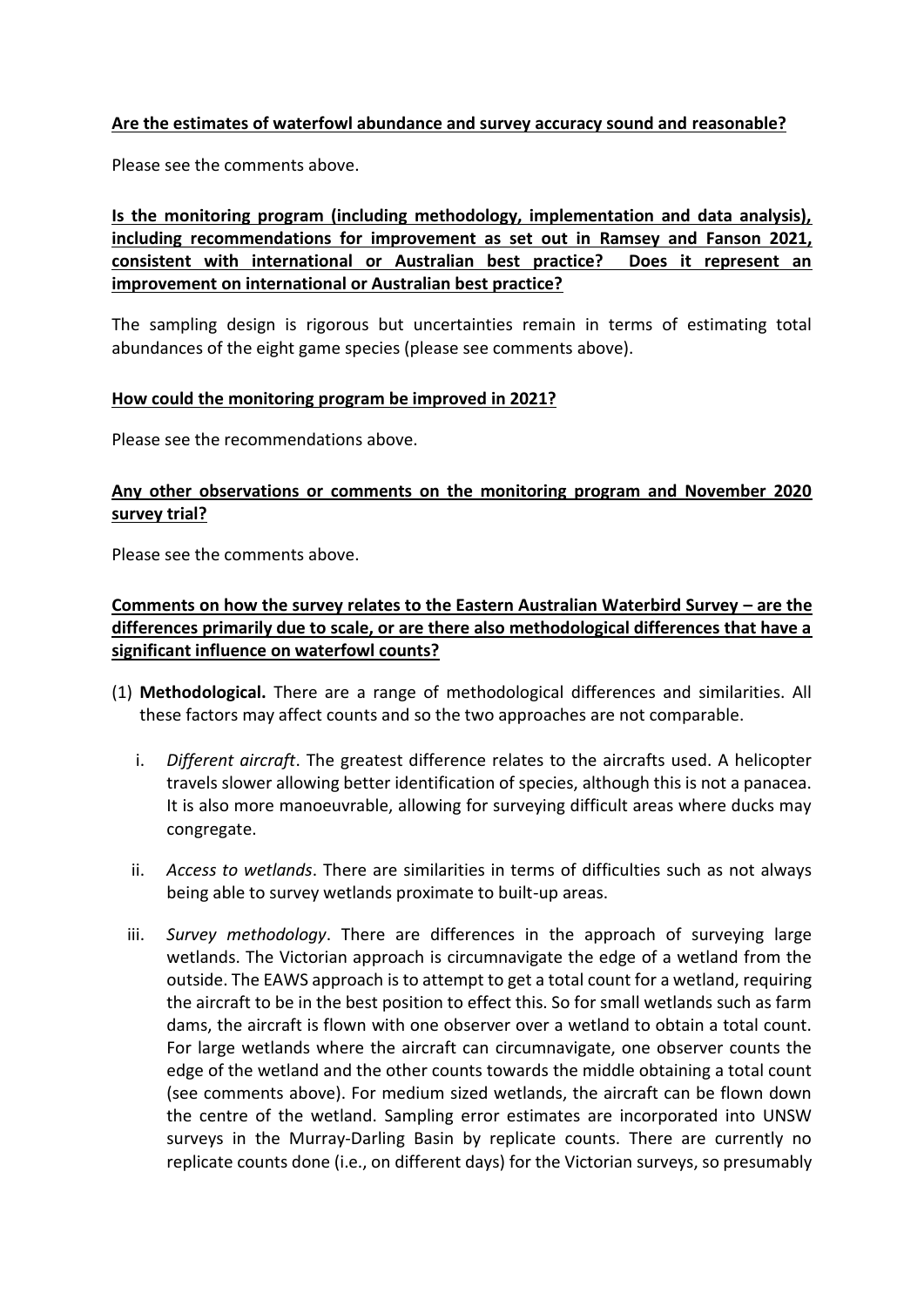uncertainty estimates do not incorporate uncertainty due to variation in waterbird abundances over short time-scales.

- iv. *Wetlands surveyed*. The EAWS attempts to survey all wetlands within survey bands 30km wide. This includes all natural and artificial wetlands. It includes large dams, natural wetlands, including estuaries, and small farm dams. The claim is made that "…the EAWS surveys have inadequate coverage and/or sampling designs for Victorian waterbodies to enable a robust estimation of duck abundances. In addition, these surveys also have other drawbacks including being unable to account for birds missed by observers (imperfect detection) and being unsuitable for the detection of species inhabiting smaller waterbodies such as farm dams." (Ramsey 2020). It surveys small farm dams and treats data as an index.
- v. *Cost*. The EAWS uses fixed wing aircraft which are cheaper, faster, and have far greater range, allowing for considerable efficiencies in terms of surveying large spatial scale, including remote areas (i.e. eastern Australia).
- vi. *Focus species*. The EAWS focuses on all waterbirds, not just game species of ducks. There are advantages and disadvantages. The advantages are that this provides information on a wide range of species for which governments have responsibilities for conservation (e.g. migratory species). This also allows for informing policy decisions related to wetland loss and degradation as all waterbirds can be used as an indicator of long-term changes (e.g. Kingsford et al. 2017). The disadvantage is that there are considerably more species to identify and estimate.
- (2) **Analytical.** No attempt is made to develop an overall estimate of population sizes from the EAWS data. It is treated as an index over time with all survey measures kept standardised as far as practicable (i.e. survey time, route, methodology).
- (3) There is also value in considering the data from the 2008 National Survey where all major wetlands in Victoria (and other States and Territories) were surveyed, particularly if there is a focus on identifying the areas of high concentration.

#### **References**

- Barker, R.J., M.R. Schofield, W.A. Link, and J.R. Sauer (2018). On the reliability of N-mixture models for count data. *Biometrics* **74**, 369-377.
- Dundas, S., M. Vardanega, and S. R. McLeod (2019). 2019-2020 annual waterfowl quota. Report to the game licensing unit. NSW Department of Primary Industries. NSW Department of Primary Industries, Orange, NSW.
- Kingsford, R. T., G. Bino, and J. L. Porter. 2017. Continental impacts of water development on waterbirds, contrasting two Australian river basins: Global implications for sustainable water use. Global Change Biology **23**:4958-4969.
- Kingsford, R. T., and J. L. Porter. 1994. Waterbirds on an adjacent fresh-water lake and salt lake in arid Australia. Biological Conservation **69**:219-228.
- Kingsford, R. T., and J. L. Porter. 2009. Monitoring waterbird populations with aerial surveys what have we learnt? Wildlife Research **36**:29-40.
- Kingsford, R. T., J. L. Porter, and S. A. Halse. 2012. National waterbird assessment. Waterlines Report Series No. 74, National Water Commission, Canberra